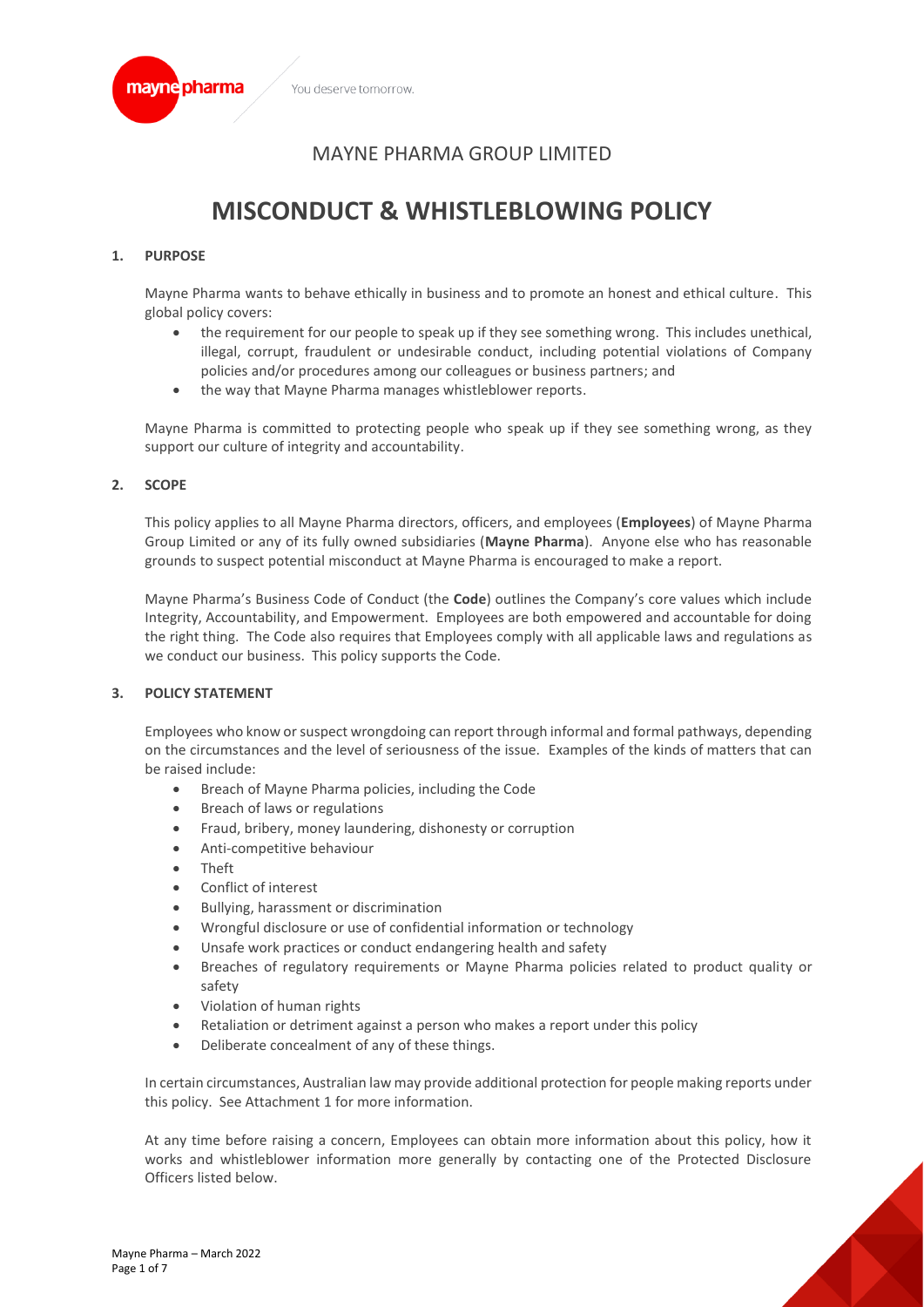

### **How do I make a report?**

If Employees are comfortable, they are encouraged to raise concerns informally with their immediate manager. Otherwise, Mayne Pharma encourages reports to be made to any of the following individuals (each, a **Protected Disclosure Officer**):

| <b>Title</b>                                         | <b>Name</b>    | Email                          |
|------------------------------------------------------|----------------|--------------------------------|
| Associate General Counsel & Company<br>Secretary     | Laura Loftus   | laura.loftus@maynepharma.com   |
| Associate General Counsel                            | Joe Morahan    | joe.morahan@maynepharma.com    |
| Acting Head, Global Governance, Risk &<br>Compliance | Dennis Barnes  | dennis.barnes@maynepharma.com  |
| VP Global Human Resources (US)                       | Andrew Herdman | andrew.herdman@maynepharma.com |
| Head of Human Resources (AU)                         | Kia Logan      | kia.logan@maynepharma.com      |
| Audit & Risk Committee Chair                         | Jan Scholes    | ian.scholes@maynepharma.com    |

Reports may be made by email, telephone or in person. All reports received must be forwarded to the Legal Team to determine the Company's response.

Any Employee who does not feel comfortable reporting an issue through one of these channels can use the independent and confidential Whistleblower Hotline that has been established for this specific purpose. The Hotline can be accessed online at [https://maynepharma.ethicaladvocate.com,](https://maynepharma.ethicaladvocate.com/) or by calling 1-866-852-5713 (from the US) or 1800 312 813 (from Australia). The Hotline is available 24 hours a day, 7 days a week.

# **Basis of making a report**

Employees need to have "reasonable grounds" to support their belief of wrongdoing to justify a report under this policy. A report based upon "reasonable grounds" includes any behaviour that a reasonable person might conclude would violate Company policies or procedures and would have a materially negative impact on the Company.

#### **Can I make an anonymous report?**

Reports, and the identities of those making them, will be treated as strictly confidential and will only be disclosed where:

- this is reasonably necessary to investigate the matter,
- Mayne Pharma is required to disclose it by law (for example, to certain regulators), or
- with the consent of the reporting person.

Access to information related to a whistleblower report will be limited to those involved in managing and investigating the disclosure.

Reports can be made anonymously, and the reporting person may choose to remain anonymous during the investigation and after it is finalised, including by refusing to answer questions that the person feels could reveal their identity. For example, Employees may maintain ongoing two-way communication with the Company on an anonymous basis by creating an anonymous account through the independent and confidential Whistleblower Hotline.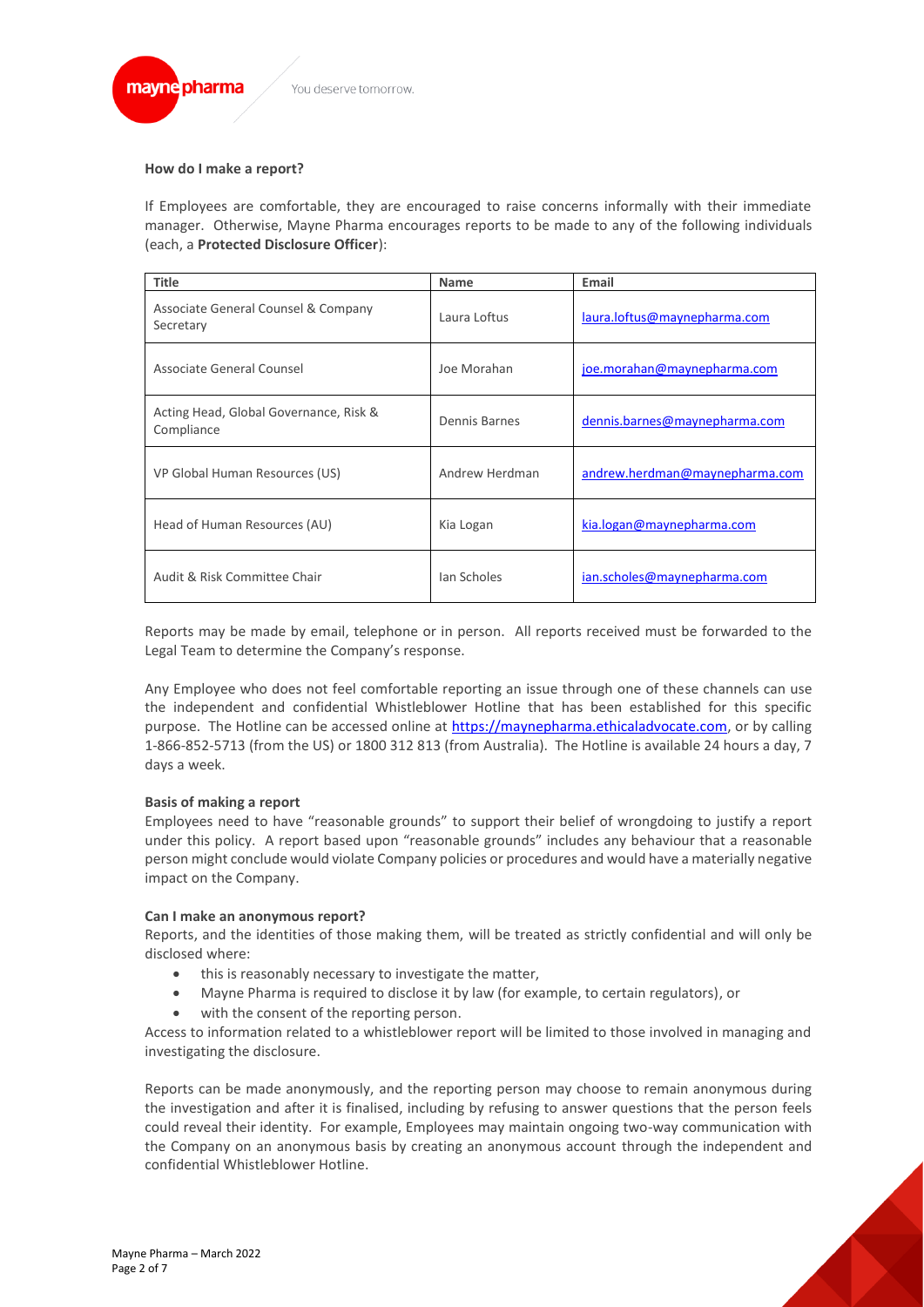

However, the reporting person is encouraged to share their identity to assist with any investigation. In some cases, choosing to remain anonymous may limit the way any investigation can be conducted and make it difficult for Mayne Pharma to offer practical support.

#### **What protections exist if I provide a report?**

Employees who submit reports based upon "reasonable grounds" and Employees who cooperate with any resulting investigation will be protected from retaliation and detriment at work. Examples of detriment include discrimination, harassment, isolation, impact to an Employee's performance and compensation, damaging property and varying an Employee's roles or duties.

Employees should report if they see someone subject to retaliation or detriment in connection with a report made under this policy. Examples of the kinds of protections Mayne Pharma may provide include:

- ensuring those who may receive a report are trained to ensure they are aware of their responsibilities to protect your confidentiality and you are not victimised for making a disclosure;
- access to Mayne Pharma's Employee Assistance Program;
- monitoring and managing the behaviour of other Employees;
- relocating Employees to a different division, group or office where appropriate; and/or
- offering a leave of absence or flexible workplace arrangements while a matter is investigated.

Any person engaging in retaliatory actions in response to a report based upon "reasonable grounds" will be subject to discipline, which may include termination of employment.

Any Employee who submits a report in bad faith will be subject to discipline, up to and including termination of employment. A "bad faith" report includes information that the individual making the report knows to be inaccurate. The determination of "bad faith" will be made by the Legal Team. Employees who are named in submitted allegations of wrongdoing will also be protected from malicious reports submitted in bad faith.

#### **What is the process for investigation of reports?**

Reports made through the Whistleblower Hotline or through Mayne Pharma management, will be investigated, led by the GRC Team or the Legal Team. If the received allegation involves the Legal Team, the investigation will be led by the Audit & Risk Committee of the Board of Directors, which will be guided by external counsel and supported by the GRC Team.

The purpose of each investigation is to find the truth of the events that led to the report allowing management to make informed decisions. The duration of any investigation will depend on the circumstances including the number of allegations, witnesses and other factors. Progress and the outcome of investigations will be reported to the Audit & Risk Committee of the Board of Directors to support the fair treatment of all Employees who may be involved.

#### **Can I follow up a report?**

Anyone who makes a report is encouraged to follow up on their report to confirm the progress and resolution of investigations. The Legal and GRC Teams will keep those who make a report abreast of the status of submitted issues but in some cases, this may be limited by legal requirements.

# **4. RESPONSIBILITY**

All Mayne Pharma Employees are responsible for:

- Being familiar with applicable Company requirements in the jurisdictions where they conduct business on behalf of Mayne Pharma.
- Reporting any known or suspected breaches of Company policies in accordance with this policy.
- Managers that receive reports from direct or indirect employees pursuant to this policy must communicate those reports to the Legal Team for appropriate evaluation and follow-up.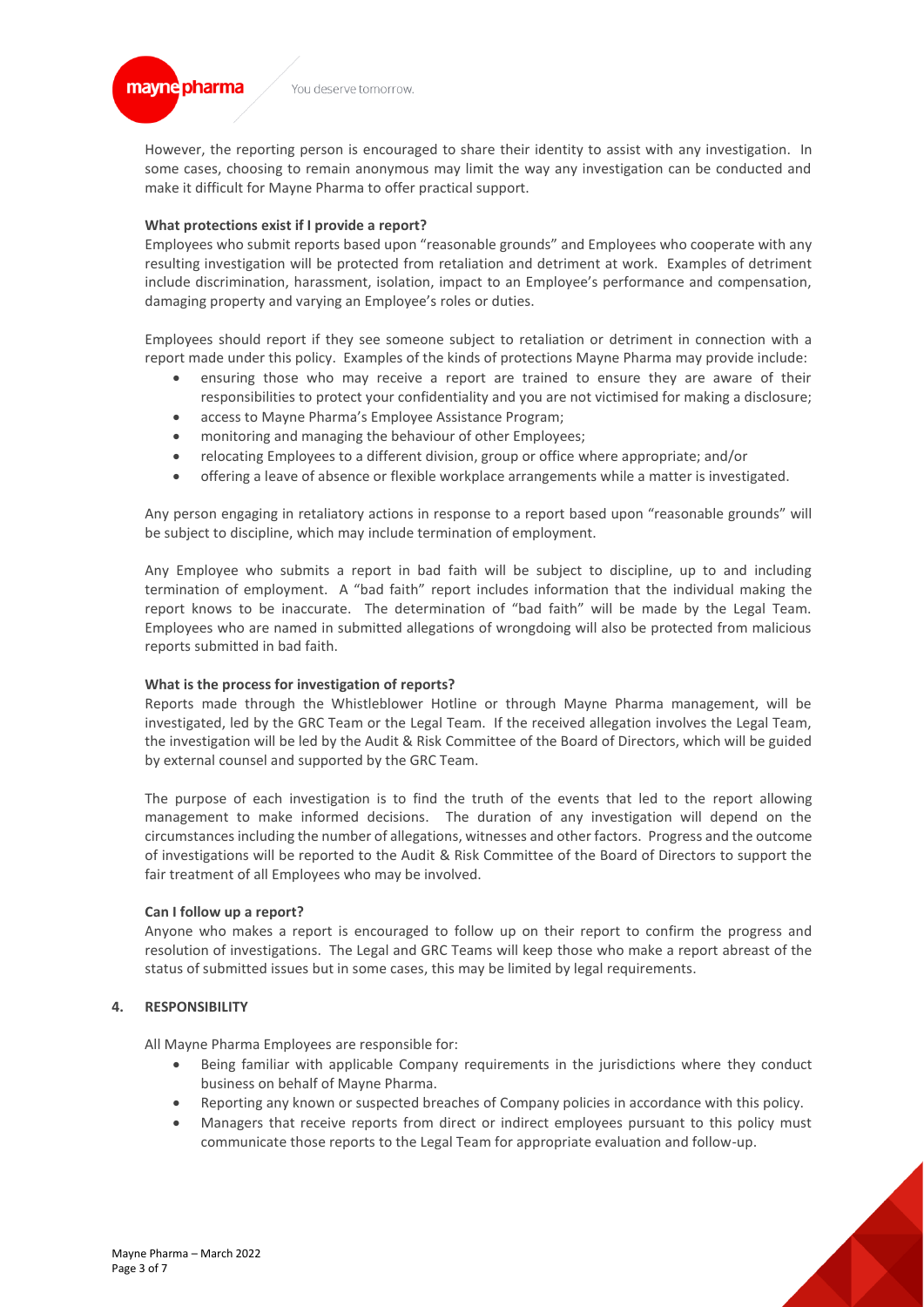

• If you are unsure of the course of action that should be taken during a transaction or if the course of action being taken during a transaction is inappropriate, no matter the size, contact a resource on the Legal Team or the GRC Team before making a final decision.

The Legal Team is required to:

- Receive reports either directly from Company colleagues, from the Whistleblower Hotline and from managers who have received reports from direct or indirect reports.
- Evaluate reports, determine investigation approach, and lead or guide the investigation to resolution.
- Prepare periodic reports for the Audit & Risk Committee providing updates on reports received under this policy and, where necessary, escalate these reports to the Board.

The Governance, Risk & Compliance Team (GRC) is required to:

- Receive reports directly from Company colleagues or from the Whistleblower Hotline.
- Support and/or participate in investigations led either by the Legal Team, or by external counsel through the Audit & Risk Committee.
- In conjunction with the Legal Team, prepare periodic reports for the Audit & Risk Committee providing updates on reports received under this policy and, where necessary, escalate these reports to the Board.

Human Resources is required to:

- Receive reports directly from Company colleagues.
- Support and/or participate in investigations led either by the Legal Team, or by external counsel through the Audit & Risk Committee.

The Audit & Risk Committee is required to:

- Receive only those reports made specifically about members of the Legal Team from the GRC Team.
- Appoint external counsel, as necessary, and lead and/or support the investigation to resolution.
- Receive regular reports from the Legal Team and the GRC Team providing updates on reports received under this policy.

#### **5. WHERE TO GET MORE INFORMATION OR MAKE A REPORT**

For more information, Employees may speak to their team leader, or a member of the Legal Team, the GRC Team or the Human Resources team. A copy of this policy is available on Mayne Pharma's website at [www.maynepharma.com/investor-relations/corporate-governance/.](http://www.maynepharma.com/investor-relations/corporate-governance/) 

Employees may make a report to their immediate manager or any of the Protected Disclosure Officers identified in this policy. Anyone who feels uncomfortable with these options can utilise the Whistleblower Hotline, accessible globally online via [https://maynepharma.ethicaladvocate.com](https://maynepharma.ethicaladvocate.com/) or by calling 1-866-852- 5713 (from the US) or 1800 312 813 (from Australia).

Mayne Pharma understands that making a report and being involved in any subsequent investigation may be stressful for Employees. For confidential support related to challenges resulting from making a report or its investigation, Employees are encouraged to contact Mayne Pharma's Employee Assistance Program.

#### **6. TRAINING & MAINTENANCE**

Mayne Pharma Employees will train on this policy annually, along with annual training on Mayne Pharma's Business Code of Conduct.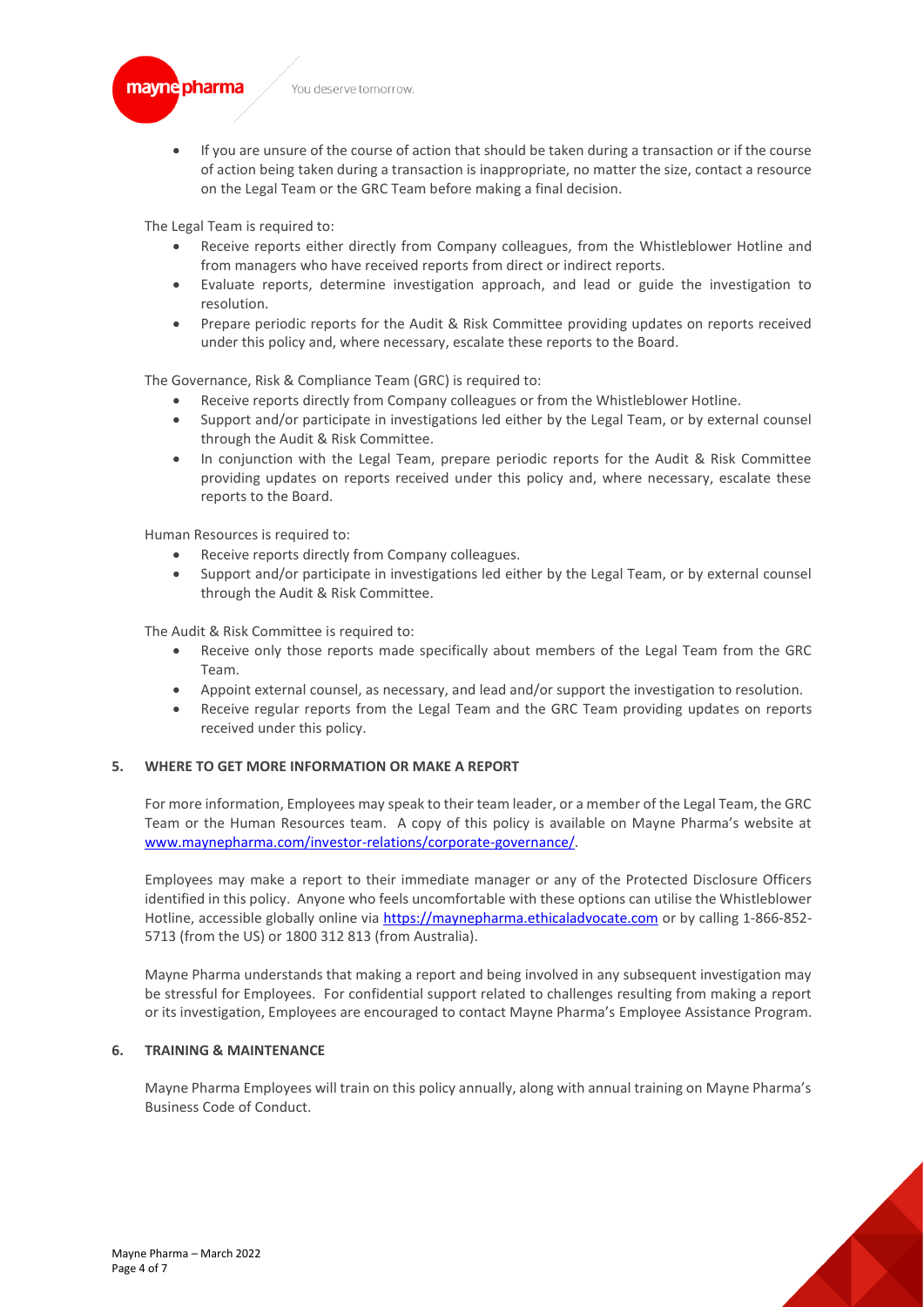

# ATTACHMENT 1: PROTECTIONS PROVIDED BY AUSTRALIAN LAW

# **1. ADDITIONAL LEGISLATIVE PROTECTIONS**

Australian law offers protections where "eligible whistleblowers" make a disclosure outside Mayne Pharma's Misconduct & Whistleblowing Policy (for example, if potential misconduct is reported to someone other than the individuals described in the Misconduct & Whistleblowing Policy). If an eligible whistleblower makes a "protected disclosure" under Australian law, even if it is outside the scope of this policy, they may still be entitled to Australian legal protections.

Please contact the Legal department if you would like more information about legal protections available in Australia.

# **2. EILIGIBLE WHISTLEBLOWERS**

Under Australian law, an "eligible whistleblower" is an individual who is, or has been:

- an officer or employee of Mayne Pharma
- a supplier of services or goods to Mayne Pharma (whether paid or unpaid), including employees (eg current and former contractors, consultants, service providers and business partners);
- an associate of Mayne Pharma; and
- a relative, dependent or spouse of an individual listed above.

# **3. PROTECTED DISCLOSURES UNDER AUSTRALIAN LAW**

Certain information that is disclosed by eligible whistleblowers is protected by Australian law. The first column in the table below outlines the kind of information that would be considered a "protected disclosure". To be eligible to receive these additional protections under Australian law, your whistleblower report must be made to one of the recipients identified in the column on the right.

| Information reported or disclosed |                                                                                                                                                                                                                                                                                                                                                                                                                                                                                                                                                                                                                                                                                                                                                                                                                            |                                                  | <b>Recipient of disclosed information</b>                                                                                                                                                                                                                                                                                                                                                                                                                                                                                                                                              |  |
|-----------------------------------|----------------------------------------------------------------------------------------------------------------------------------------------------------------------------------------------------------------------------------------------------------------------------------------------------------------------------------------------------------------------------------------------------------------------------------------------------------------------------------------------------------------------------------------------------------------------------------------------------------------------------------------------------------------------------------------------------------------------------------------------------------------------------------------------------------------------------|--------------------------------------------------|----------------------------------------------------------------------------------------------------------------------------------------------------------------------------------------------------------------------------------------------------------------------------------------------------------------------------------------------------------------------------------------------------------------------------------------------------------------------------------------------------------------------------------------------------------------------------------------|--|
|                                   | Information about actual or<br>suspected<br>misconduct, or an improper state of affairs or<br>circumstances in relation to the company or a<br>related body corporate<br>This includes information that the company or<br>a related body corporate or any officer or<br>employee of the company or a related body<br>corporate has engaged in conduct that:<br>contravenes or constitutes an offence<br>$\circ$<br>against certain legislation (e.g. the<br>Corporations Act);<br>represents a danger to the public or the<br>$\circ$<br>financial system; or<br>constitutes an offence against any law of<br>$\circ$<br>the Australian Commonwealth that is<br>punishable by imprisonment for a period<br>of 12 months or more<br>Note that "personal work-related grievances"<br>are not protected disclosures under the | $\bullet$<br>$\bullet$<br>$\bullet$<br>$\bullet$ | One of Mayne Pharma's Protected Disclosure<br>Officers (as outlined in the policy) or the<br>Whistleblower Hotline<br>An officer or senior manager of Mayne Pharma<br>or a related body corporate (eg the Company<br>Secretary, a Board Director or a member of the<br>Corporate Executive Committee)<br>An auditor, or a member of an audit team<br>conducting an audit, of Mayne Pharma or a<br>related body corporate<br>An actuary of Mayne Pharma or a related body<br>corporate<br>ASIC or APRA<br>A lawyer for the purpose of obtaining legal<br>advice or legal representation |  |
|                                   | Australian law, except as noted below                                                                                                                                                                                                                                                                                                                                                                                                                                                                                                                                                                                                                                                                                                                                                                                      |                                                  |                                                                                                                                                                                                                                                                                                                                                                                                                                                                                                                                                                                        |  |
|                                   | Information that may assist the Australian<br>Commissioner of Taxation to perform his or her<br>functions or duties under a taxation law in<br>relation to the company                                                                                                                                                                                                                                                                                                                                                                                                                                                                                                                                                                                                                                                     |                                                  | Australian Commissioner of Taxation<br>A lawyer for the purpose of obtaining legal<br>advice or legal representation                                                                                                                                                                                                                                                                                                                                                                                                                                                                   |  |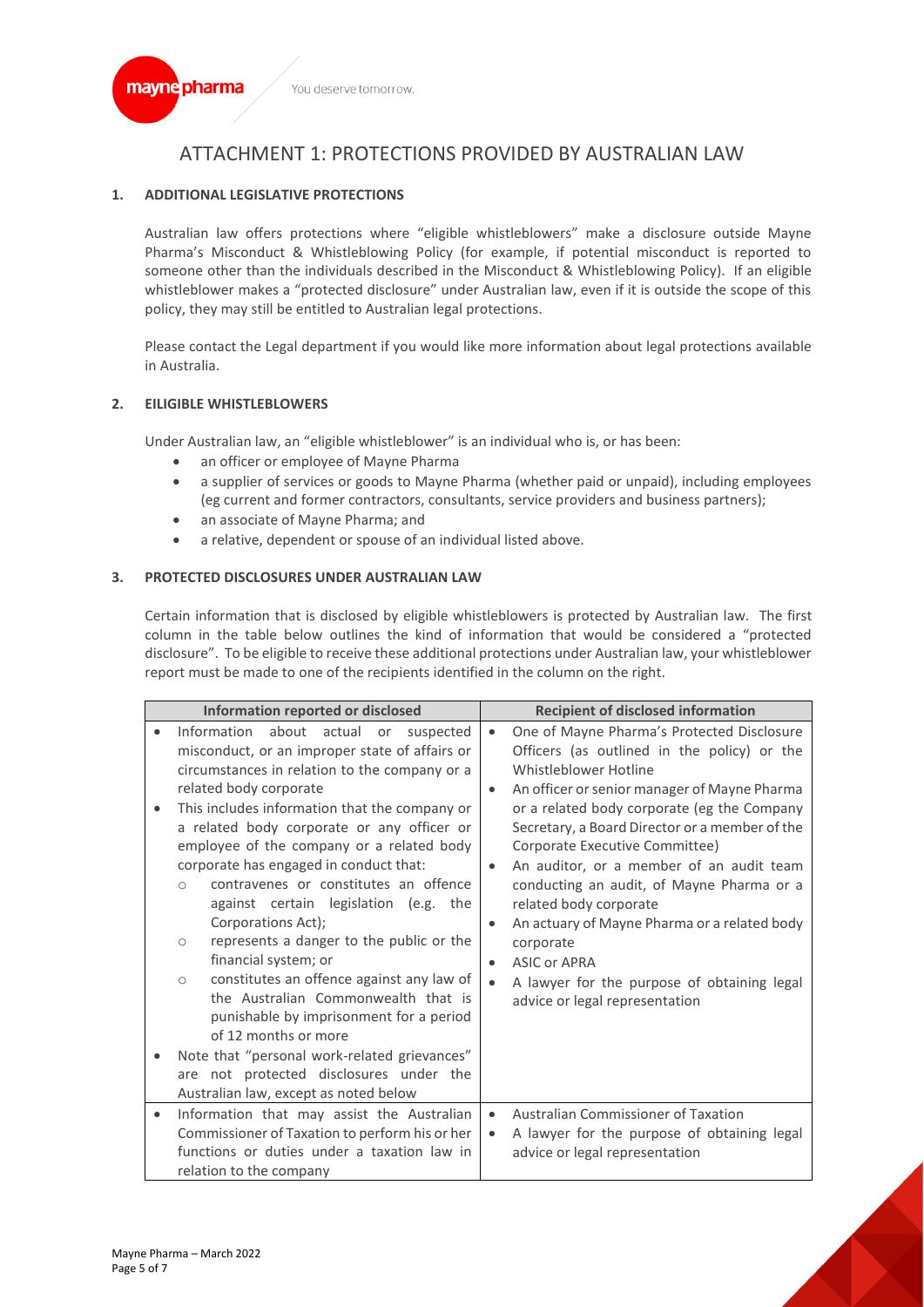

|  | Information reported or disclosed                                                                                                                                                                                                                                                                                     |                                            | <b>Recipient of disclosed information</b>                                                                                                                                                                                                                                                                                                                                                                                                                                                                                                                                                                                                                                                        |  |  |
|--|-----------------------------------------------------------------------------------------------------------------------------------------------------------------------------------------------------------------------------------------------------------------------------------------------------------------------|--------------------------------------------|--------------------------------------------------------------------------------------------------------------------------------------------------------------------------------------------------------------------------------------------------------------------------------------------------------------------------------------------------------------------------------------------------------------------------------------------------------------------------------------------------------------------------------------------------------------------------------------------------------------------------------------------------------------------------------------------------|--|--|
|  | Information about misconduct, or an improper<br>state of affairs or circumstances, in relation to<br>the tax affairs of Mayne Pharma or an<br>associate, which the employee considers may<br>assist the recipient to perform functions or<br>duties in relation to the tax affairs of Mayne<br>Pharma or an associate | $\bullet$<br>$\bullet$<br>٠<br>٠<br>٠<br>٠ | One of Mayne Pharma's Protected Disclosure<br>Officers (as outlined in the policy) or the<br>Whistleblower Hotline<br>A Director, Company Secretary or senior<br>manager of Mayne Pharma or a related body<br>corporate (eg the Company Secretary, a Board<br>Director or a member of the Corporate<br>Executive Committee)<br>An auditor, or a member of an audit team<br>conducting an audit, of Mayne Pharma<br>A registered tax agent or BAS agent who<br>provides tax services or BAS services to Mayne<br>Pharma<br>An employee or officer of Mayne Pharma who<br>has functions or duties that relate to the tax<br>affairs of Mayne Pharma<br>A lawyer for the purpose of obtaining legal |  |  |
|  |                                                                                                                                                                                                                                                                                                                       |                                            | advice or legal representation                                                                                                                                                                                                                                                                                                                                                                                                                                                                                                                                                                                                                                                                   |  |  |

The law also protects certain disclosures made in "emergency" and "public interest" situations, in which case disclosures can be made to additional recipients, such as parliamentarians and journalists under particular circumstances. Please contact the Australian Legal team if you would like more information about emergency and public interest disclosures.

# **4. PERSONAL WORK-RELATED GRIEVANCES**

Legal protection for disclosures about solely personal employment related matters are only available under Australian law in limited circumstances. A disclosure of a personal work-related grievance will remain protected if:

- it concerns detriment to you because you have or may be considering making a whistleblower report; or
- it is made to a legal practitioner for the purposes of obtaining legal advice or legal representation in relation to the operation of the law about whistleblowers.

Under Australian law, a grievance is **not** a 'personal work related grievance' if it:

- has significant implications for an entity regulated under the law that do not relate to the discloser;
- concerns conduct, or alleged conduct, in contravention of specified corporate and financial services laws, or that constitutes an offence punishable by 12 months or more imprisonment under any other Commonwealth laws;
- concerns conduct that represents a danger to the public or financial system; or
- concerns conduct prescribed by the regulations.

Employees with concerns about employment-related matters are encouraged to discuss these with their manager, Human Resources or a member of the Legal team.

# **5. SPECIFIC PROTECTIONS AND REMEDIES**

Additional legislative protections may also be available, including but not limited to:

- compensation for loss, damage or injury suffered as a result of detrimental conduct;
- an injunction to prevent, stop or remedy the effects of the detrimental conduct;
- an order requiring an apology for engaging in the detrimental conduct;